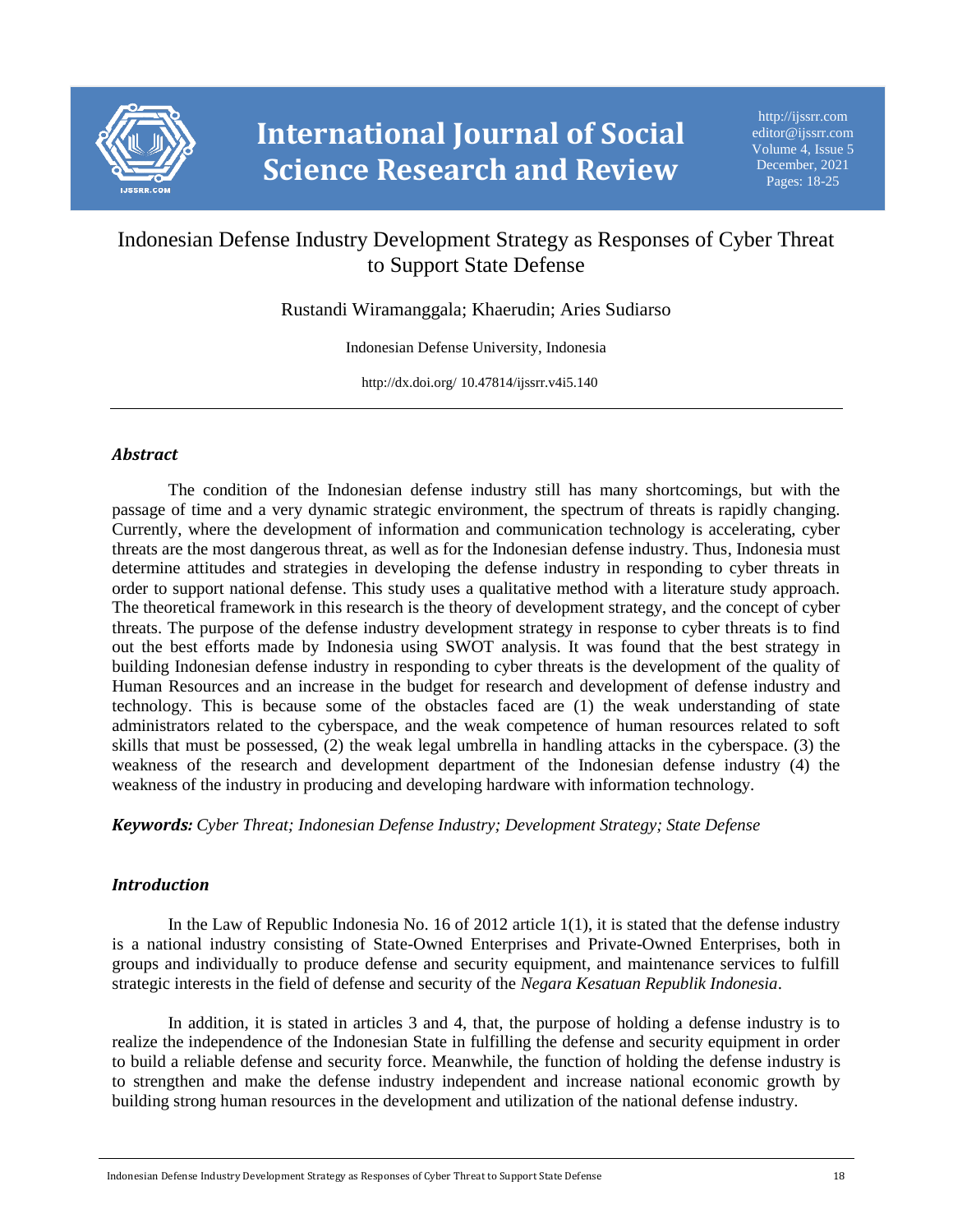

However, being in this era of globalization makes the spectrum of threats in the strategic environment more complex, such as the shifting of battlefields that were originally in the real world, now many occur in cyberspace. This makes cyber threats rife both on a small scale such as hacking personal accounts to cyber attacks on government agencies, such as hacking the National Cyber and Crypto Agency of The Republic of Indonesia with the deface method since Wednesday, 20<sup>th</sup> October 2021 for approximately one week (CNN Indonesia, 2021). This case indicates a weakness in Indonesian cyber defense and security system, and causes demands on the national defense industry to catch up, especially in cyber technology aspect.

Indonesia is required to be able to develop its defense industry in the cyberspace, such as software exploits, zero-days, cyber weaponry, surveillance technologies and related tools for perpetrating cyberattacks.

The term may extend to both [grey](https://en.wikipedia.org/wiki/Grey_hat) and [black](https://en.wikipedia.org/wiki/Black_hat_(computer_security)) markets [online and offline](https://en.wikipedia.org/wiki/Online_and_offline) (Applebaum, 2015). More over, these days, traditional arms producers and military services companies such as [BAE](https://en.wikipedia.org/wiki/BAE_Systems) [Systems,](https://en.wikipedia.org/wiki/BAE_Systems) [EADS,](https://en.wikipedia.org/wiki/EADS) [Leonardo,](https://en.wikipedia.org/wiki/Leonardo_S.p.A.) [General Dynamics,](https://en.wikipedia.org/wiki/General_Dynamics) [Raytheon,](https://en.wikipedia.org/wiki/Raytheon) and [Thales](https://en.wikipedia.org/wiki/Thales_Group) have all expanded into the [cybersecurity](https://en.wikipedia.org/wiki/Cybersecurity) markets (Boulanin, 2013). Some other cyberarms companies include [Endgame,](https://en.wikipedia.org/wiki/Endgame,_Inc.)  [Inc.,](https://en.wikipedia.org/wiki/Endgame,_Inc.) [Gamma Group,](https://en.wikipedia.org/wiki/Gamma_Group) [NSO Group,](https://en.wikipedia.org/wiki/NSO_Group) Birmingham Cyber Arms LTD and Ability. Circles, a former surveillance business, merged with NSO Group in 2014 (Brewster, 2019). Sehingga dapat dikatakan bahwa, walaupun the cybersecurity industry, though still immature, is already important to the defense industry. The 2013 NATO review deemed cyber attacks as one of the greatest risks to defense in the next decade. The military in particular needs better protections of the systems it uses for reconnaissance, surveillance, and intelligence gathering.

Unfortunately, the development of the Indonesian defense industry is still not optimal, for some types of Defense and Security Equipment, they still rely on imported products. On average from 2015 to 2019, Indonesia is in  $17<sup>th</sup>$  position as the largest importing country for defense equipment. Furthermore, there are several challenges in the development of the defense industry, including limited technology, lack of budget, and the lack of transparency in the procurement process (Aida, 2021: 1). In addition, in efforts to develop the cyber security industry, there are still many obstacles, including:

- 1) Weak understanding of state officials related to the cyberspace.
- 2) The low capacity of Human Resources and national industry in producing and developing cyber defense tools, both hardware and software, with existing information technology.
- 3) There are no regulations that regulate the cyber defense industry. (Edu, 2021).

Therefore, in this research, the researcher analyzes how is Indonesia's strategy in building the defense industry in dealing with cyber threats to support state defense witj considering the current weakness of the defense industry, so that it can provide recommendations to related parties in developing Indonesian defense industry in the cyber realm.

## *Theoretical Framework*

## **Development Strategy Theory**

The development strategy is a way to achieve the Vision and Mission which is formulated in the form of a strategy to boost performance. Performance is strongly influenced by how an organization (government) accepts success or failure from a government organization's mission. The success factors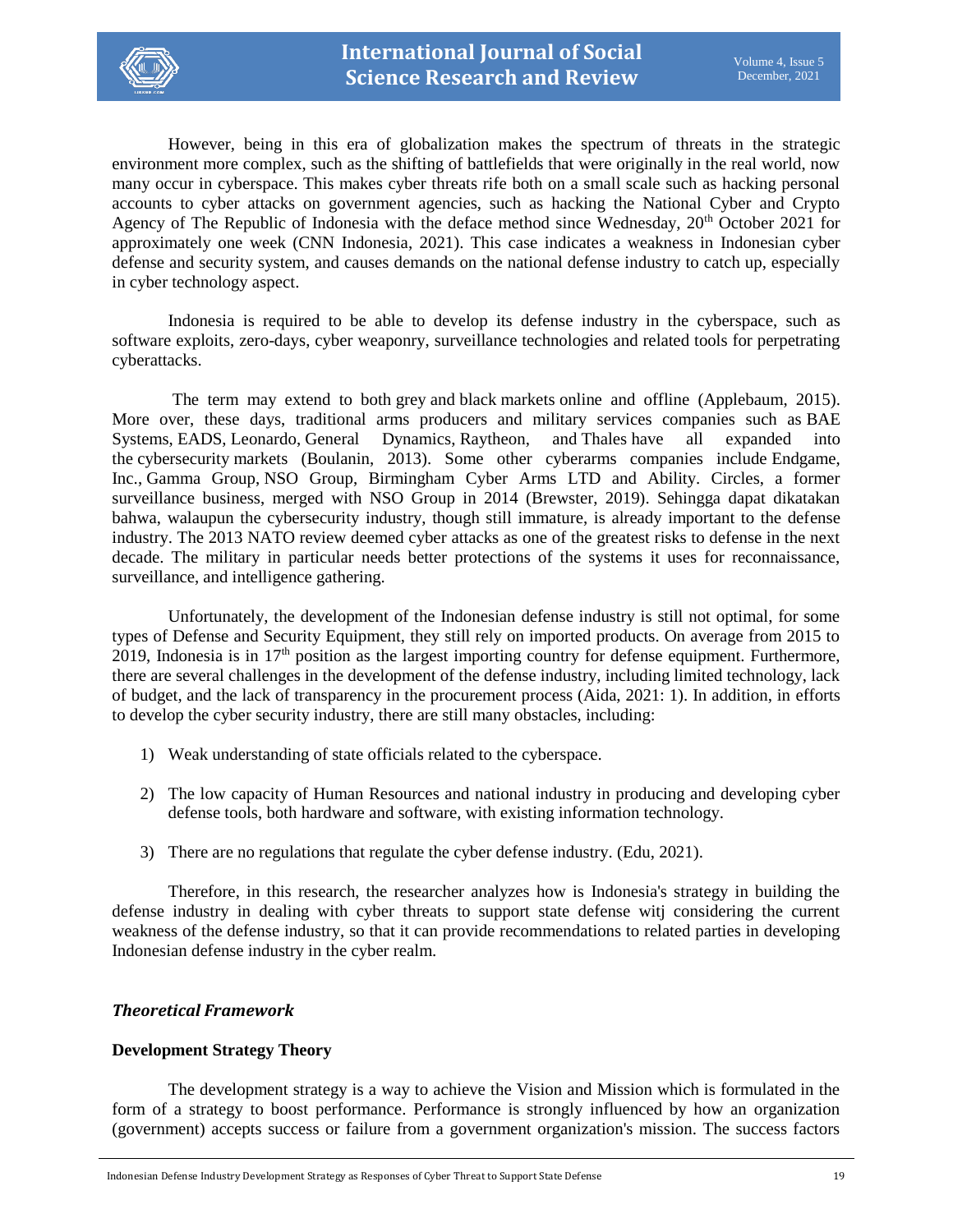

serve to focus the strategy more in order to achieve the goals and missions of government organizations in a synergistic and efficient manner. To formulate a strategy, a strategic environmental analysis is needed.

Strategic environmental analysis is carried out using the Strength, Weakness, Opportunity, and Threat (SWOT) method, where the Strength and Weakness are used to analyze the internal environment to identify the strengths and weaknesses of various aspects of the Indonesian Defense Industry as a response to cyber threats. Meanwhile, Opportunity and Threat are used to analyze the external environment to identify external factors that influence the development of the Indonesian defense industry in dealing with cyber threats (Dinas Komunikasi dan Informatika Kabupaten Karo, 2021).

#### **Cyber Threat Concept**

Cyber threats are actions that have the potential to cause serious problems for computer networks and public security in cyberspace, or even in the real world. In the realm of the state, for example, computerized components are part of critical government infrastructure and are vulnerable to hackers and become targets for cyberattacks. Minor disturbances to system performance can cause significant economic losses (Kovacevic & Nikolic, 2015; Tabansky, 2011). As for entrepreneurs, the most common cyber threats are intellectual property theft and security and data breaches. Meanwhile, in the individual realm, it is necessary to be aware of the risks associated with data theft and the spread of malicious software and viruses (Bendovschi, 2015).

#### **Defense Industry**

The defense industry or arms industry is a global business that the participants is engaged in manufacture, sell, and service weapons; military technology, and complementary equipment. They involved in research and development in engineering, producing, and servicing military material, equipment, and facilities. Generally, arms industry provides military aircraft, vehicles, ships, guns, ammunition, electronic system and the complements. But nowadays arms industry is engaged in cyberwarfare as a responses to cyber threat. In other words, arms industry products more narrowly conceived have involved three categories of weapons: land-based weapons, including small arms; naval systems; and aerospace systems, which is in each categories cybersecurity.

## *Research Methodology*

## **Method and Research Design**

This research is about the development strategy of Indonesian defense industry in responding to cyber threats to support state defense. This research uses a qualitative method, where based on the theory by Creswell, in conducting a research with qualitative methods, researchers can identify directly by being involved in informants activities, or by investigating with a narrative approach obtained through a collection of stories of individuals who involved (Creswell, 2013: 225). Qualitative research itself is a research process that takes place systematically. The reason for using qualitative methods in this study is that the primary data in this study involves informants who are considered credible in providing the data and information needed, either through interviews, observation and documentation.

This research use descriptive analysis to collect actual information in detail that describes existing symptoms, identify problems or examine conditions and prevailing practices, make comparisons or evaluations and determine what other people do in dealing with the same problem and learn from experience. them to set plans and decisions in the future (Nurdin and Hartati, 2019).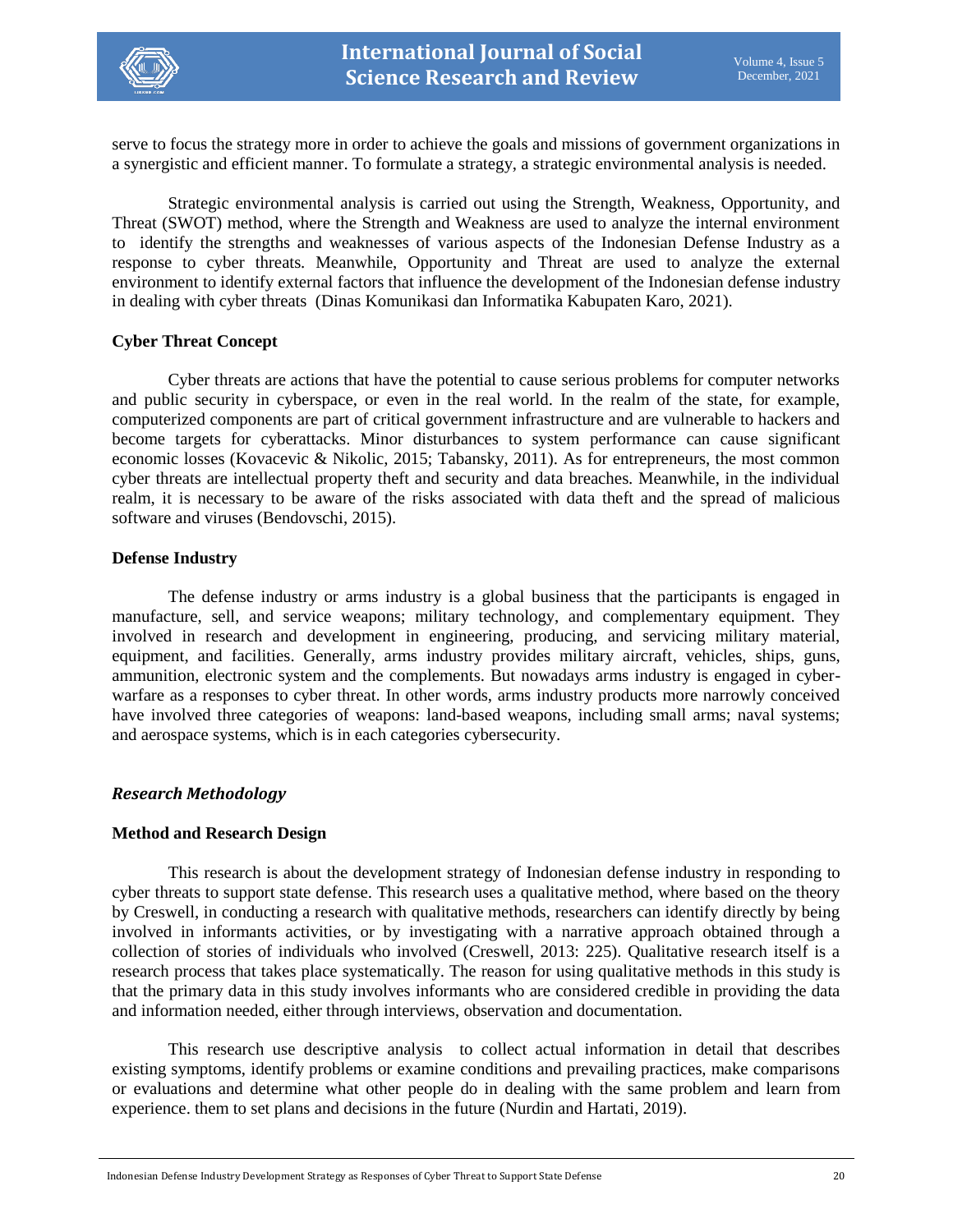

## *Discussion*

The condition of the Indonesian Defense Industry is influenced by technology, both in order to maintain the security of its data and in industrial development both in terms of raw material processing, and human resources. In other words, there are still many efforts that must be made by Indonesia to build its defense industry in order to achieve Indonesian Defense Industry's independence in 2024.

However, on the other hand, the Indonesian defense industry is also required to adapt to the rapid development of cyber technology. Because of this, to be able to determine strategic efforts in building Indonesian defense industry in response to cyber threats, an appropriate strategy is needed. In determining the strategy, aspects that influence both internally and externally must be considered, for that a SWOT strategy analysis (Strength, Weakness, Opportunity, Threat) is used*.*

By using SWOT analysis, internal factors which are Human Resources, Technology, and Facilities and Infrastructure were analyzed using Strength and Weakness, while external factors in the which are Strategic Environment Development, Regulations and Policies, and Competence of Policy Makers, were analyzed using Opportunity and Threat.

## **Internal Factor**

- a. Human Resources
	- 1) Strenght

The strength that comes from human resources is the quantity of human resources. In addition, the obligation to receive state defense trianing and education is also one of the strengths in building human resources, so they will have competence and nationalism and can help build the defense industry from inside, especially in responding to cyber threats.

#### 2) Weakness

Weaknesses in human resources are, there is still a lack of competent experts in certain jobs related to cyber and defense, this causes the need for trainings that support the competence of human resources in the Indonesian defense industry.

- b. Technology
	- 1) Strenght

The strength possessed by the technological aspect is that there are many derivative technologies that can be used for non-military interests. In dealing with cyber threats, the information technology that is owned good enough, so, it can be used to complement the development of the defense industry in responding to cyber threats in the technological aspect.

2) Weakness

The weaknesses are, it is still difficult to do a transfer technology. This is due to the weakness of the research and development department in the Indonesian defense industry, and the developed country who cooperate with Indonesia in transfer technology. The research and develompment department in Indonesian defense industry is lack of budget and lack of qualified human resources, usually reearch and development department considered as an unimportant place. More over, if we talking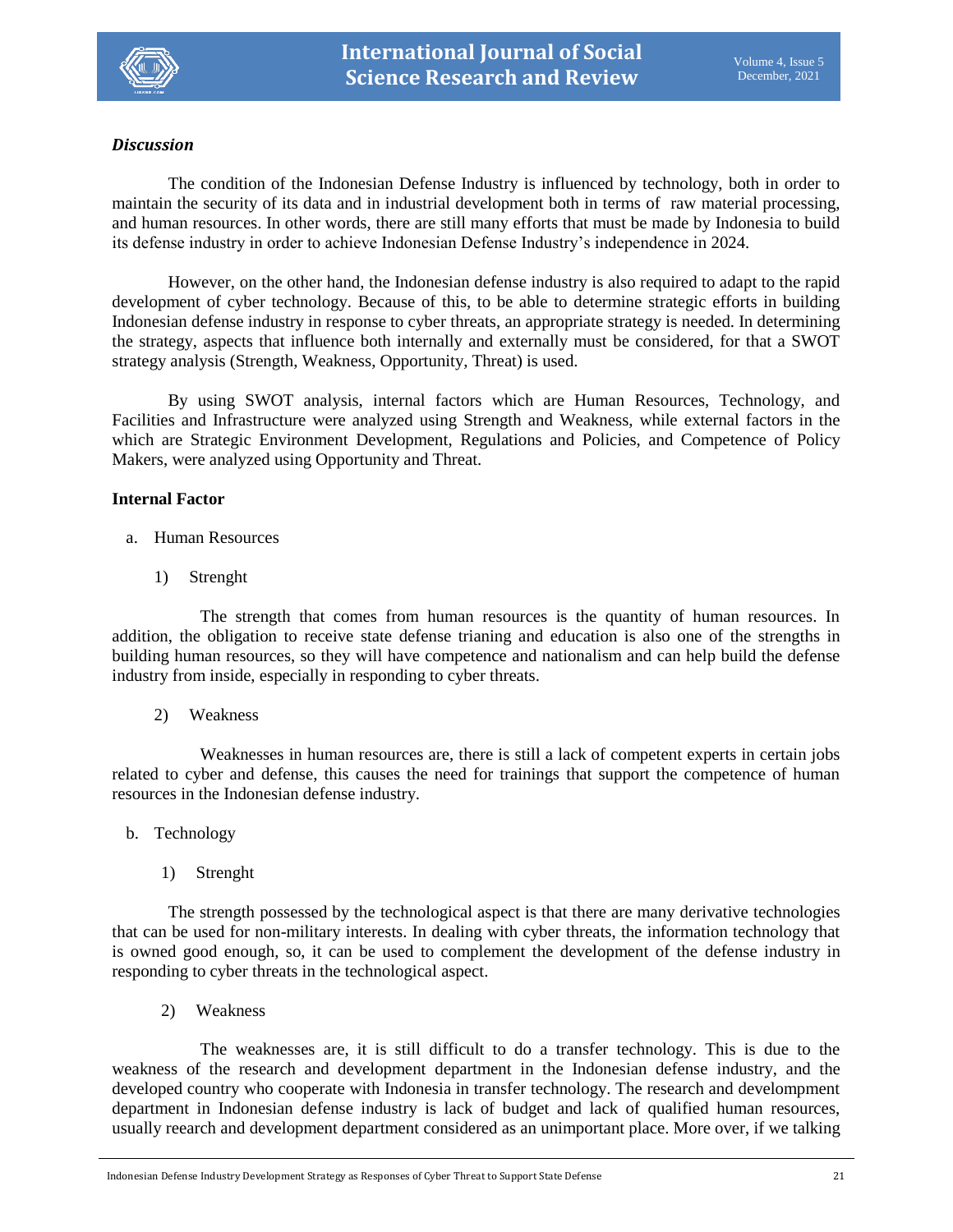

about the transfer technology, not all developed countries are willing to transfer technology fulyl, thus making the Indonesian defense industry still dependent on foreign products. The same thing happened to the cyber technology used both in the manufacture of security and security guard, as well as used in controlling the security of data belonging to companies engaged in the Indonesian defense industry.

In addition, there are still very few companies in Indonesia that are engaged in the cyber field. In addition, the industry that produces both hardware and software in Indonesia is also not yet qualified to be able to compete in the international class.

- c. Facilities and Infrastructure
	- 1) Strenght

The Minimum Essential Forces that are applied can be one of the strenght if they are allocated properly, so that Indonesia can use the minimum budget as much as possible. In addition, on November 27, 2019, the Indonesian Defense Industry Association was formed to accelerate the development of the Indonesian defense industry by collaborating between companies engaged in the defense industry. In response to cyber threats, this forum is useful in cooperation related to joint cyber attack countermeasures.

2) Weakness

The budget for the development of the defense industry must be increased considering that the budget provided must be divided into 3 component (Land, Sea, and Air). While the cyber realm is still general in nature, the budget that must be added is to increase supporting facilities and infrastructure to conduct training related to cyber technology, as well as supporting facilities and infrastructure for the development of cyber technology in the defense industry.

## **External Factor**

- a. Strategic Environment Development
	- 1) Opportunity

The dynamic development of the strategic environment requires Indonesia to have an independent defense industry is high. Globalization that occurs provides wider access for communication that is hindered by distance in conducting trainings and transferring technology over long distances. In addition, in the development of the defense industry in responding to cyber defense, training materials can be accessed from many sources.

2) Threat

Globalization does not always have a positive impact. The gap of defense technology has made it difficult for the Indonesian defense industry to move forward. But on the other hand, globalization also stimulates a shift in threats, where threats that initially only exist in the real world, also occur in cyberspace.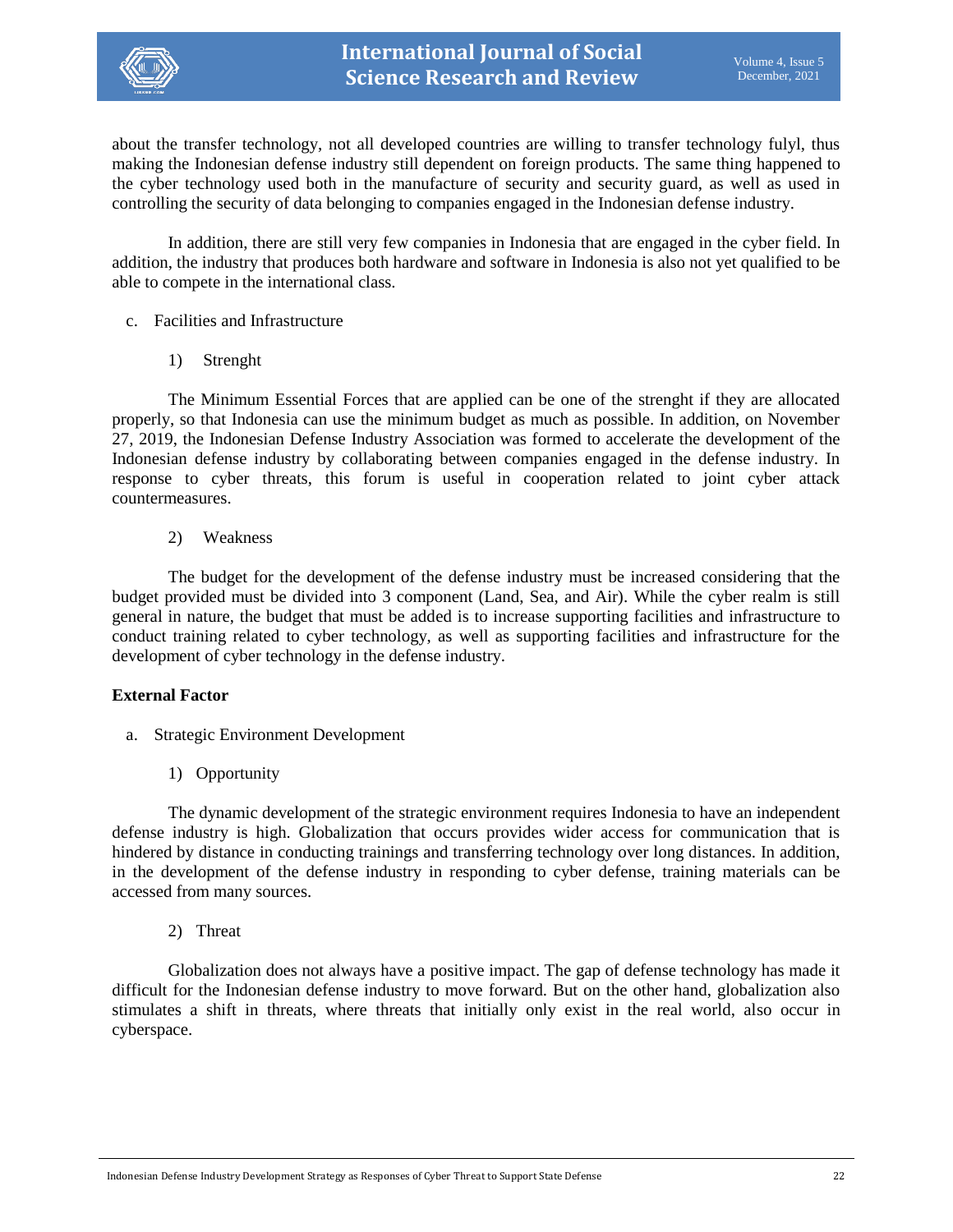

- b. Regulations and Policies
	- 1) Opportunity

Good regulations and policies can be an added value in efforts to develop the Indonesian defense industry in responding to cyber threats. Policies that support the implementation of development and research, as well as ensure the welfare of human resources within the defense industry.

2) Threat

The weak regulation in arrange the cooperation between the government and companies makes trhe accountability related to the production of Defense and Security Equipment is often hampered. In addition, there is no further regulation that regulates strategic steps in building defense infrastructure in dealing with cyber threats for defense industry.

- c. Competence of Policy Makers
	- 1) Opportunity

Policy makers who come from all aspects of government, can see the problem from a wider perspective. Of course, this can provide a lot of input to the development of the Indonesian defense industry. In addition, the making of rules and policies can also be considered from a broader perspective.

2) Threat

It is feared that the lack of level of understanding of policy makers regarding the cyberspace will affect the regulations and policies taken, especially related to the cyberspace on the Indonesian defense industry. Considering that there is often a mismatch between the competence of policy makers and the positions held, other than that, policy makers in Indonesia often make decisions without involving experts. Of course, this will be a threat to the development of the defense industry in order to respond to cyber threats, because the regulations needed are not in accordance with what is applied.

## *Conclusion and Recommendation*

Based on the analysis that has been carried out, it is known that in formulating a strategy for the development of the Indonesian defense industry in response to cyber threats, the things that need to be considered are:

a. Improving the quality of human resources, both in the form of soft skills and hard skills. Because soft skills and hard skills are a unity that influence each other, especially soft skills related to the cybespace, such as creativity skills, digital literacy, social intelligence, and a sense of nationalism. So that it can support activities, and prevent unwanted things, such as the growth of destructive cyber spies from within the Indonesian defense industry itself.

b. Facilities and infrastructure, as well as technology are a crucial part in the development of the Indonesian defense industry in responding to cyber threats. However, there are many obstacles faced, such as difficulties in transferring technology from developed countries, lack of funding which leads to neglect of research and development sections in the Indonesian defense industry, which will result in the defense industry being far behind and lack of economic welfare for its human resources. Where human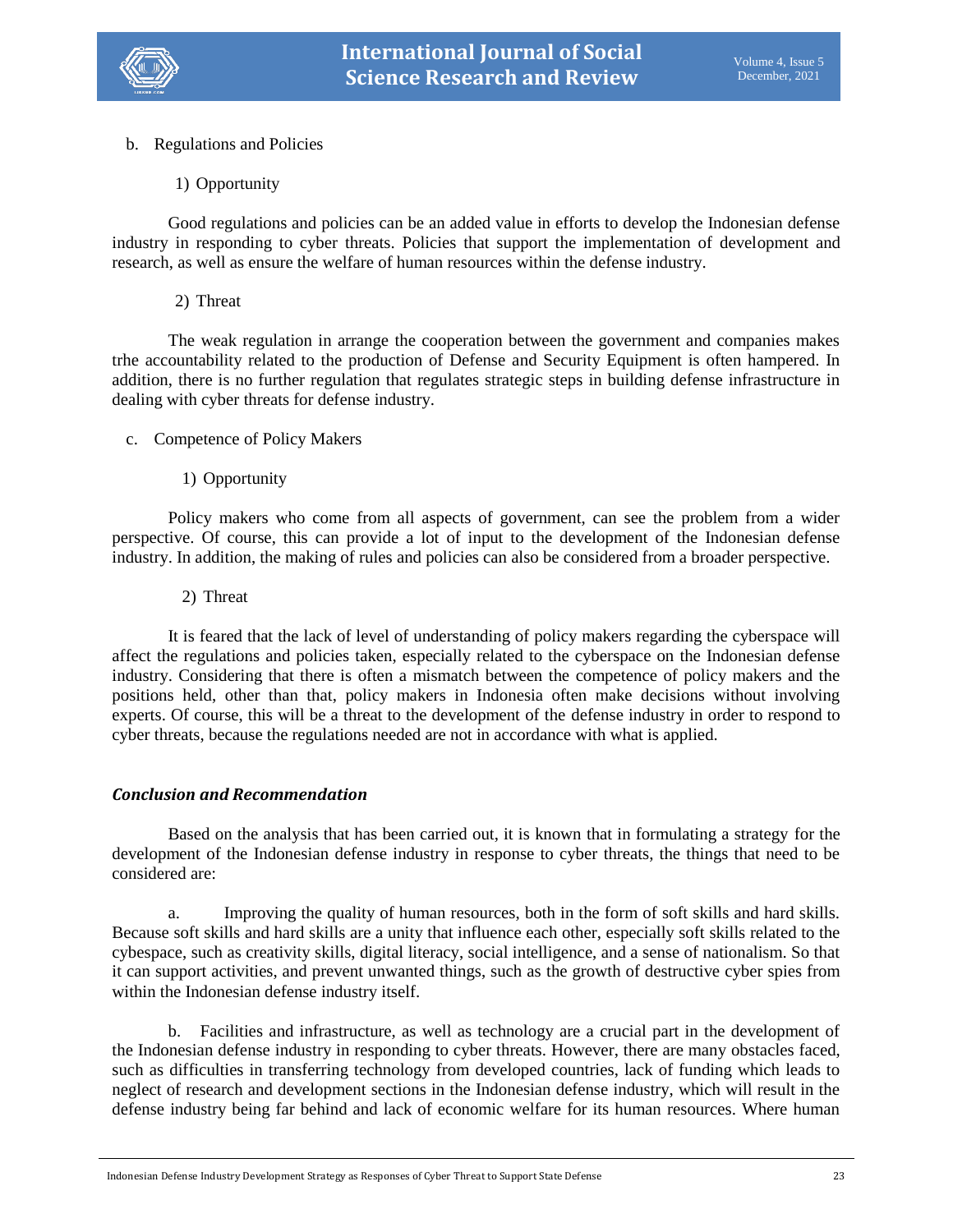

resources are classified as experts, preferring to serve other state companies which instead build the defense industry of the other country.

In addition, the backwardness of technology makes Indonesia still far behind in creating or applying cyber elements to its Defense and Security Equipment, especially for the Defense and Security Equipment which is useful in conducting espionage activities, border guarding, as well as counter-attack tools that are useful in cyber warfare. In this case, if a cyber attack occurs, Indonesia will only take a defensive stance. For this reason, it is necessary to conduct training in developing hardware and software production by domestic human resources, so that the cyber industry in Indonesia does not depend on other countries.

d. External factors that greatly influence the development of Indonesian defense industry are funding, as well as regulations and policies taken. For this reason, synergies from various main lines are needed, especially in terms of research and technology development. In addition, it is important for users (government) to be able to coordinate with industry players in planning for the needs of Defense and Security Equipment. The procurement of Defense and Security Equipment also needs to have standards that reflect transparency, accountability, and the integrity of industry players. Support through increasing the budget is also needed in the development of the defense industry. Finally, the need for coordination of all relevant stakeholders.

## *Reference*

- Aida, Ade Nurul. (2021). Tantangan Pengembangan Industri Pertahanan dalam Mendukung Sistem Pertahanan Negara. Politik dan Keamanan Budget Issue Brief Vol 01,Ed 8, hal. 1-2.
- Applebaum, Jacob Von. (2015). NSA Preps America for Future Battle. Retrieved from [https://www.spiegel.de/international/world/new-snowden-docs-indicatescope-of-nsa-preparations-for](https://www.spiegel.de/international/world/new-snowden-docs-indicatescope-of-nsa-preparations-for-cyber-battle-a-1013409.html)[cyber-battle-a-1013409.html.](https://www.spiegel.de/international/world/new-snowden-docs-indicatescope-of-nsa-preparations-for-cyber-battle-a-1013409.html) [29/10/21]
- Boulanin,Vincent. (2013). Arms Production Goes Cyber: A Challenge for Arms Retrieved from Control. [https://www.sipri.org/node/361.](https://www.sipri.org/node/361) [29/10/21]
- Brewster, Thomas. (2019). A Multimillionaire Surveillance Dealer Stepped Out of Shadow and His 9 Million Whatsappa Hacking Van. Retrieved from [https://www.forbes.com/sites/thomasbrewster/2019/08/05/a-multimillionaire-surveillance-dealer](https://www.forbes.com/sites/thomasbrewster/2019/08/05/a-multimillionaire-surveillance-dealer-steps-out-of-the-shadows-and-his-9-million-whatsapp-hacking-van/?sh=79b1622731b7)[steps-out-of-the-shadows-and-his-9-million-whatsapp-hacking-van/?sh=79b1622731b7.](https://www.forbes.com/sites/thomasbrewster/2019/08/05/a-multimillionaire-surveillance-dealer-steps-out-of-the-shadows-and-his-9-million-whatsapp-hacking-van/?sh=79b1622731b7) [29/10/21]
- Bendovschi, A. (2015). Cyber-attacks trends, patterns, and security countermeasures. *Procedia Economics and Finance*. Doi: 10.1016/S2212-5671(15)01077-1 . [29/10/21]
- Byrne, Edmund F. (2017). Arms Industry. Indiana University- Purdue University. Indianapolis: USA. Retrieved from https://philarchive.org/archive/BYRAI. [29/10/21]
- CNN Indonesia. (2021). Situs BSSN Diduga Sudah Diretas Hampir Sepekan. Retrieved from [https://www.cnnindonesia.com/teknologi/20211026073327-185-712307/situs-bssn-diduga-sudah](https://www.cnnindonesia.com/teknologi/20211026073327-185-712307/situs-bssn-diduga-sudah-diretas-hampir-sepekan)[diretas-hampir-sepekan.](https://www.cnnindonesia.com/teknologi/20211026073327-185-712307/situs-bssn-diduga-sudah-diretas-hampir-sepekan) [29/10/21]
- Creswell, J. W. (2013). *Research design*: pendekatan kualitatif, kuantitatif, dan mixed. Yogyakarta: PT Pustaka Pelajar.